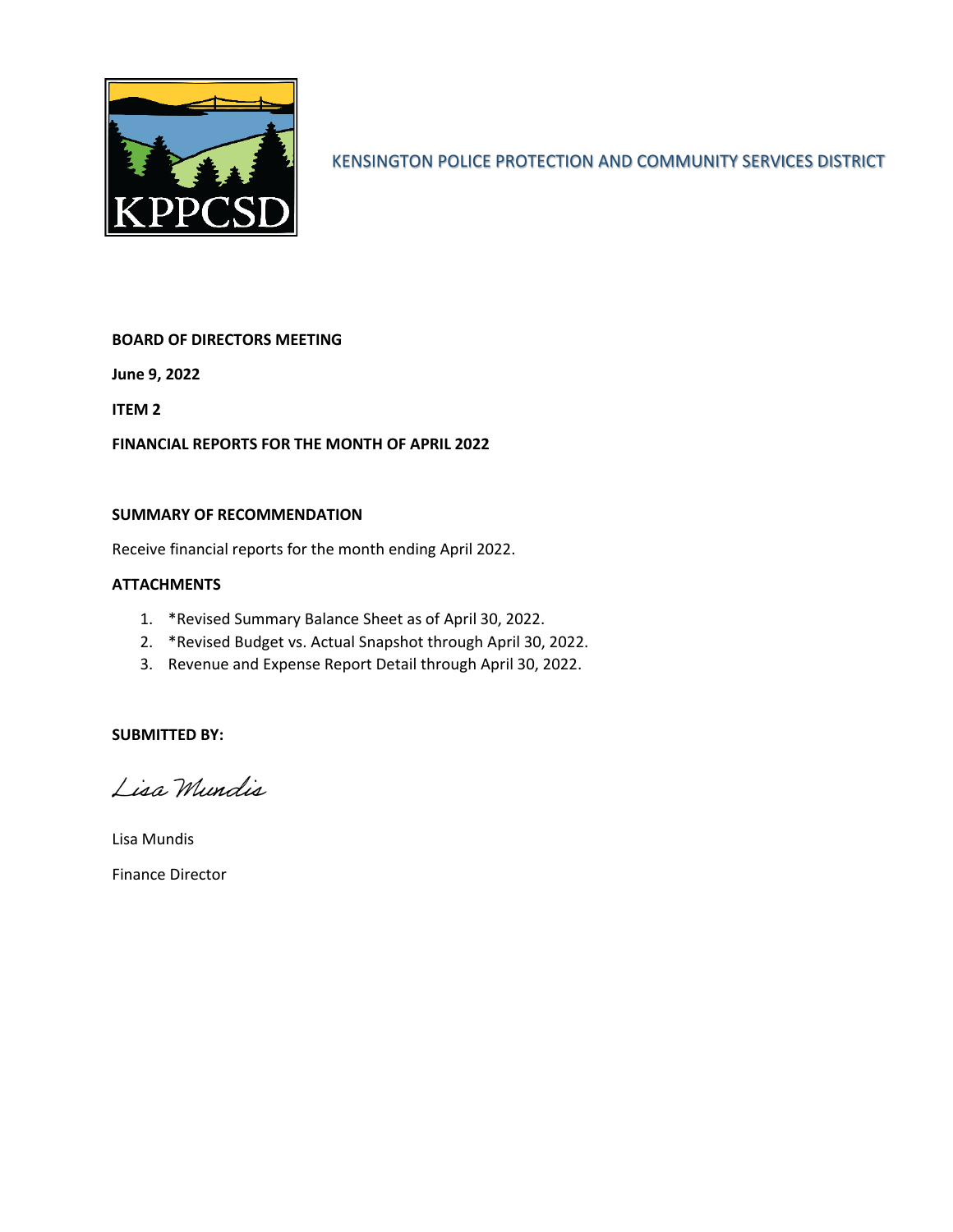# Kensington Police Protection & Community Services District Summary Balance Sheet

As of April 30, 2022

|                                  | Apr 30, 2022 |
|----------------------------------|--------------|
| <b>ASSETS</b>                    |              |
| <b>Current Assets</b>            |              |
| Checking/Savings                 | 1,697,322    |
| Accounts Receivable              | 1,497,964    |
| <b>Other Current Assets</b>      | 146,074      |
| <b>Total Current Assets</b>      | 3,341,360    |
| <b>Fixed Assets</b>              | 5,403,160    |
| Other Assets                     | 3,544,227    |
| <b>TOTAL ASSETS</b>              | 12,288,747   |
| <b>LIABILITIES &amp; EQUITY</b>  |              |
| Liabilities                      |              |
| <b>Current Liabilities</b>       |              |
| <b>Accounts Payable</b>          | (144)        |
| <b>Credit Cards</b>              | (22,050)     |
| Other Current Liabilities        | 31,777       |
| <b>Total Current Liabilities</b> | 9,582        |
| Long Term Liabilities            | 10,434,103   |
| <b>Total Liabilities</b>         | 10,443,685   |
| Equity                           | 1,845,062    |
| TOTAL LIABILITIES & EQUITY       | 12,288,747   |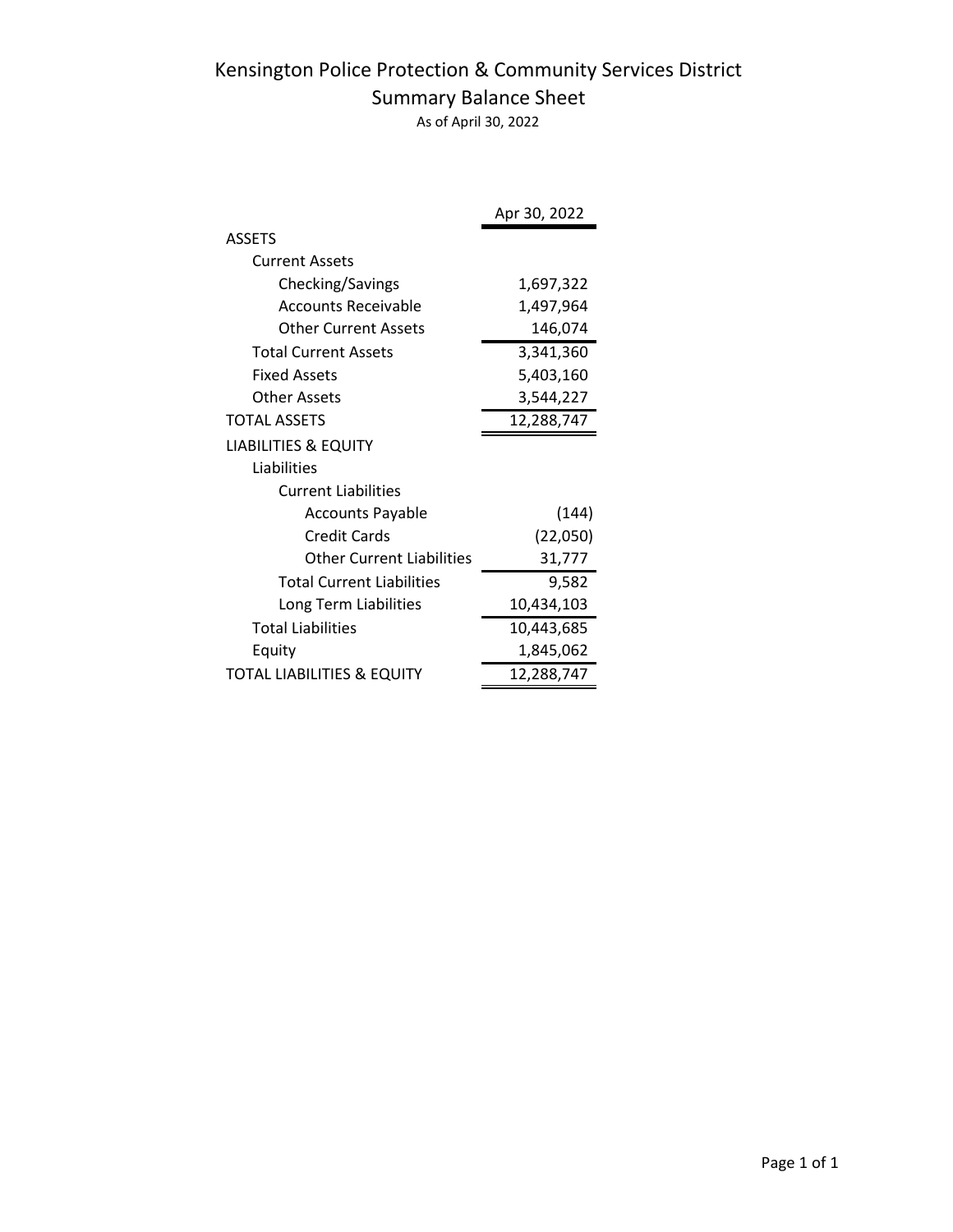# Budget to Actual Snapshot

|                                         | 2021-2022        |                   |                                          |        | 2021-2022 |
|-----------------------------------------|------------------|-------------------|------------------------------------------|--------|-----------|
|                                         | Actuals          | 2021-2022         | \$ Over Budget                           |        | Approved  |
|                                         | Jul '21 - Apr 22 | <b>YTD Budget</b> | (Under Budget) % of Budget Annual Budget |        |           |
|                                         |                  |                   |                                          |        |           |
| <b>REVENUES</b>                         |                  |                   |                                          |        |           |
| 400 · Police Activities Revenue         |                  |                   |                                          |        |           |
| $401 \cdot$ Levy Tax                    | 2,097,146        | 2,100,040         | (2,894)                                  | 99.9%  | 2,100,040 |
| 402 · Special Tax-Police                | 685,470          | 685,710           | (240)                                    | 100.0% | 685,710   |
| 403 · Misc Tax-Police                   | 0                | 0                 | 0                                        | 0.0%   | 0         |
| 404 · Measure G Supplemental Tax Rev    | 620,988          | 621,207           | (219)                                    | 100.0% | 621,207   |
| 410 · Police Fees/Service Charges       | 1,955            | 1,250             | 705                                      | 156.4% | 1,500     |
| 414 · POST Reimbursement                | 636              | $\Omega$          | 636                                      | 100.0% | 0         |
| 415 · Grants-Police                     | 150,210          | 104,167           | 46,043                                   | 144.2% | 125,000   |
| 416 · Interest-Police                   | 0                | 750               | (750)                                    | 0.0%   | 1,000     |
| 418 · Misc Police Revenue               | 2,702            | 4,167             | (1, 465)                                 | 64.9%  | 5,000     |
| Total 400 · Police Activities Revenue   | 3,559,107        | 3,517,290         | 41,817                                   | 101.2% | 3,539,457 |
| 405 · Restricted Lost/Found/Misc        | 158,358          | 0                 | 158,358                                  |        |           |
| 420 · Park/Rec Activities Revenue       |                  |                   |                                          |        |           |
| 423 · Misc Tax-Park/Rec                 | 15               |                   |                                          |        |           |
| 424 · Special Tax-L&L                   | 0                | 42,184            | (42, 184)                                | 0.0%   | 42,184    |
| 427 · Community Center Revenue          | 13,538           | 20,000            | (6, 462)                                 | 67.7%  | 30,000    |
| 438 · Tennis Court Revenue              | 821              | 1,667             | (846)                                    | 49.3%  | 2,000     |
| 439 · Contributions for Community Ctr   | 0                | 0                 | 0                                        | 0.0%   | 0         |
| Total 420 · Park/Rec Activities Revenue | 172,732          | 63,851            | 108,881                                  | 270.5% | 74,184    |
| 440 · District Activities Revenue       |                  |                   |                                          |        |           |
| 448a · Franchise Fees Gross             | 79,832           | 83,000            | (3, 168)                                 | 96.2%  | 110,000   |
| 448b · less Franchise Fees Paid Out     | (17, 222)        | (35, 300)         | 18,078                                   | 48.8%  | (47, 300) |
| 449 · District Revenue                  | 2                |                   |                                          |        |           |
| 456 · Interest-District                 | 0                | 2,600             | (2,600)                                  | 0.0%   | 2,600     |
| 458 · Misc District Revenue             | 6,557            | 279,960           | (273, 403)                               | 2.3%   | 335,952   |
| Total 440 · District Activities Revenue | 69,168           | 330,260           | (261,092)                                | 20.9%  | 401,252   |
| <b>Total Revenue</b>                    | 3,801,008        | 3,911,401         | (110, 393)                               | 97.2%  | 4,014,893 |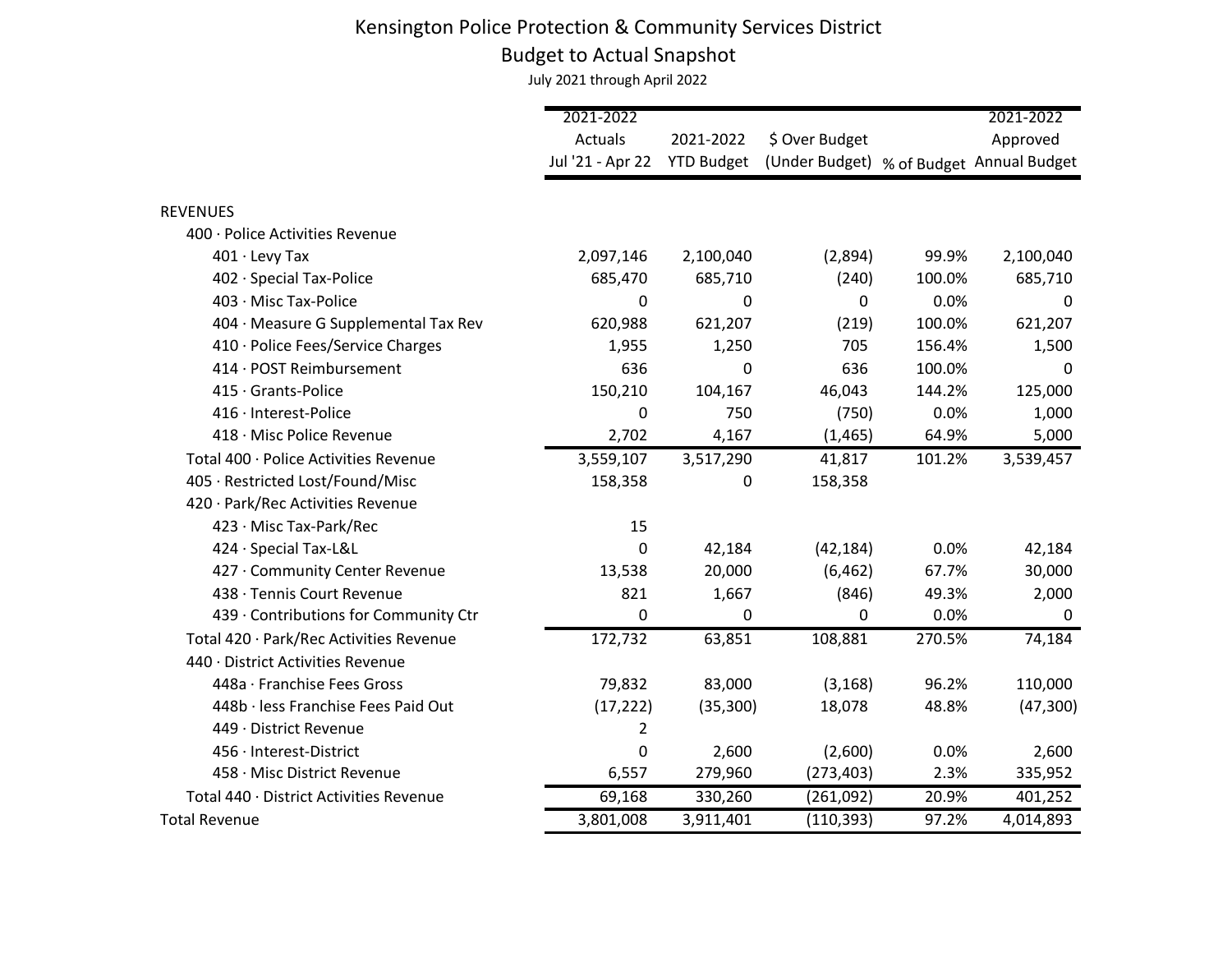# Budget to Actual Snapshot

|                                       | 2021-2022        |                   |                                          |        | 2021-2022 |
|---------------------------------------|------------------|-------------------|------------------------------------------|--------|-----------|
|                                       | Actuals          | 2021-2022         | \$ Over Budget                           |        | Approved  |
|                                       | Jul '21 - Apr 22 | <b>YTD Budget</b> | (Under Budget) % of Budget Annual Budget |        |           |
| <b>EXPENSES</b>                       |                  |                   |                                          |        |           |
| 500 · Police Sal & Ben                |                  |                   |                                          |        |           |
| 502 · Salary - Officers               | 728,475          | 902,337           | (173, 861)                               | 80.7%  | 1,082,804 |
| 504 · Vacation Pay                    | 0                | $\Omega$          | 0                                        | 0.0%   | 0         |
| 506 · Overtime                        | 144,877          | 100,000           | 44,877                                   | 144.9% | 120,000   |
| 508 · Salary - Non-Sworn              | 22,766           | 0                 | 22,766                                   | 100.0% | 0         |
| 509 · Hiring Bonus                    | 14,000           |                   |                                          |        |           |
| 516 · Uniform Allowance               | 6,573            | 7,500             | (927)                                    | 87.6%  | 9,000     |
| 518 · Safety Equipment                | 0                | 1,875             | (1, 875)                                 | 0.0%   | 2,250     |
| 521-A · Medical/Vision/Dental-Active  | 97,124           | 144,153           | (47, 029)                                | 67.4%  | 172,984   |
| 521-R · Medical/Vision/Dental-Retired | 151,578          | 134,389           | 17,189                                   | 112.8% | 161,267   |
| 521-T · Medical/Vision/Dental-Trust   | 0                | (41, 667)         | 41,667                                   | 0.0%   | (50,000)  |
| 522 · Insurance - Police              | 5,220            | 4,968             | 251                                      | 105.1% | 5,962     |
| 523 · SocialSecurity/Medicare-Police  | 13,082           | 14,534            | (1, 452)                                 | 90.0%  | 17,441    |
| 524 · Social Security - District      | 8,714            | 0                 | 8,714                                    | 100.0% | 0         |
| 527 · PERS - District Portion         | 140,330          | 155,663           | (15, 333)                                | 90.2%  | 186,795   |
| 528 · PERS - Officers Portion         | 0                | 8,323             | (8, 323)                                 | 0.0%   | 9,988     |
| 529 · Pension Obln Bond Payment       | 214,200          | 298,399           | (84, 200)                                | 71.8%  | 298,399   |
| 530 · Workers Comp                    | 31,607           | 26,307            | 5,300                                    | 120.1% | 26,307    |
| 540 · Advanced Industrial Disability  | 0                | 0                 | 0                                        | 0.0%   | 0         |
| 541 · Consultant/Operational Audit    | 0                | 0                 | 0                                        | 0.0%   | 0         |
| Total 500 · Police Sal & Ben          | 1,578,546        | 1,756,782         | (178, 235)                               | 89.9%  | 2,043,197 |
| 550 · Other Police Expenses           |                  |                   |                                          |        |           |
| 552 · Expendable Police Supplies      | 8,818            | 7,083             | 1,735                                    | 124.5% | 8,500     |
| 553 · Range/Ammunition Supplies       | 14,059           | $\Omega$          | 14,059                                   | 100.0% | 0         |
| 554 · Traffic Safety                  | 1,926            | 4,167             | (2, 241)                                 | 46.2%  | 5,000     |
| 560 · Crossing Guard                  | 13,444           | 15,204            | (1,760)                                  | 88.4%  | 18,245    |
| 561 · Vehicle Fuel                    | 15,903           | 11,000            | 4,903                                    | 144.6% | 13,200    |
| 562 · Vehicle Operation               | 15,909           | 11,983            | 3,926                                    | 132.8% | 14,380    |
| 563 · Vehicle Lease                   | 33,095           | 38,988            | (5,893)                                  | 84.9%  | 46,786    |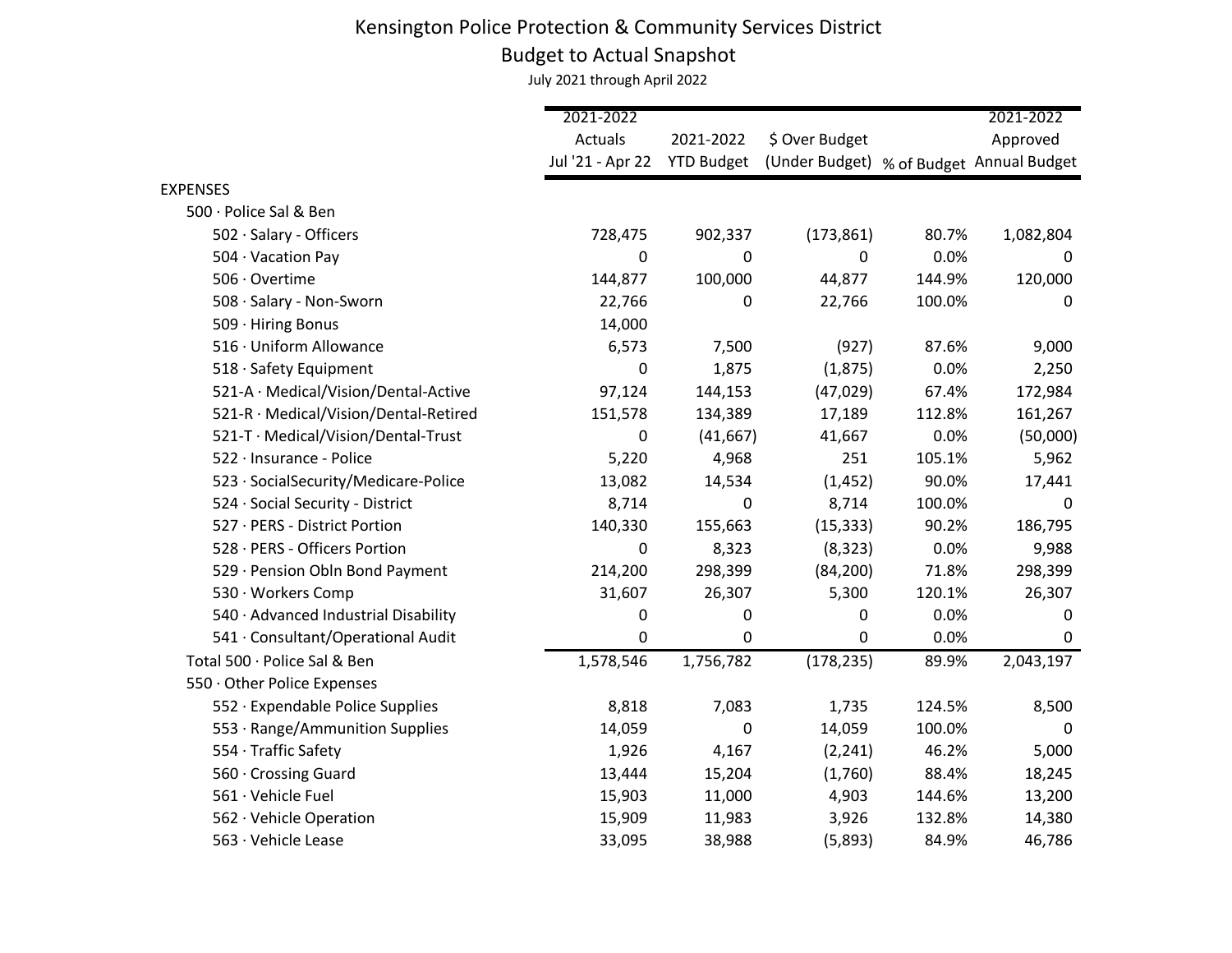# Budget to Actual Snapshot

|                                    | 2021-2022        |                   |                                          |        | 2021-2022 |
|------------------------------------|------------------|-------------------|------------------------------------------|--------|-----------|
|                                    | Actuals          | 2021-2022         | \$ Over Budget                           |        | Approved  |
|                                    | Jul '21 - Apr 22 | <b>YTD Budget</b> | (Under Budget) % of Budget Annual Budget |        |           |
| 564 · Communications               | 146,951          | 150,077           | (3, 126)                                 | 97.9%  | 157,104   |
| 566 · Radio Maintenance            | 9,720            | 16,433            | (6, 713)                                 | 59.1%  | 19,720    |
| $567 \cdot$ Alarm                  | 814              | 833               | (20)                                     | 97.6%  | 1,000     |
| 568 · Prisoner/Case Exp./Booking   | 15               | 0                 | 15                                       | 100.0% | 0         |
| 569 · Storage                      | 0                | 0                 | 0                                        | 0.0%   | 0         |
| $570 \cdot$ Training               | 917              | 8,333             | (7, 417)                                 | 11.0%  | 10,000    |
| $571 \cdot$ Records                | 4,976            | 11,579            | (6,603)                                  | 43.0%  | 13,895    |
| $572 \cdot$ Hiring                 | 8,569            | 13,333            | (4, 765)                                 | 64.3%  | 16,000    |
| 574 · Reserve Officers             | 597              | 3,333             | (2,737)                                  | 17.9%  | 4,000     |
| 576 · Misc. Dues, Meals & Travel   | 3,361            | 1,333             | 2,028                                    | 252.1% | 1,600     |
| 578 · POST - Reimburse             | 1,954            | $\mathbf 0$       | 1,954                                    | 100.0% | 0         |
| 580 · Utilities - Police           | 7,384            | 8,333             | (949)                                    | 88.6%  | 10,000    |
| 581 · Bldg Repairs/Maint.          | 1,870            | 1,667             | 204                                      | 112.2% | 2,000     |
| 582 · Expendable Office Supplies   | 902              | 0                 | 902                                      | 100.0% | 0         |
| 587 · IT Contract                  | 21,733           | 17,303            | 4,430                                    | 125.6% | 20,764    |
| 588 · Telephone                    | 31,667           | 25,200            | 6,467                                    | 125.7% | 30,240    |
| 590 · Janitorial                   | 4,867            | 5,333             | (467)                                    | 91.3%  | 6,400     |
| 591 · General Liability Insurance  | 31,893           | 31,893            | $\mathbf 0$                              | 100.0% | 31,893    |
| 592 · Publications                 | 750              | 4,583             | (3,833)                                  | 16.4%  | 5,500     |
| 593 · Volunteer Programs           | 0                | 2,083             | (2,083)                                  | 0.0%   | 2,500     |
| 594 · Community Policing           | 200              | 2,500             | (2,300)                                  | 8.0%   | 3,000     |
| 595 · Legal/Consulting - Police    | 9,031            | 20,833            | (11,803)                                 | 43.3%  | 25,000    |
| 596 · CAL I.D.                     | 6,901            | 0                 | 6,901                                    | 100.0% | 0         |
| 599 · Police Taxes Measure G Admin | 4,159            | 3,351             | 808                                      | 124.1% | 4,021     |
| Total 550 · Other Police Expenses  | 402,385          | 416,762           | (14, 377)                                | 96.6%  | 470,748   |
|                                    | 1,980,932        | 2,173,544         | (192, 613)                               |        | 2,513,944 |
| 600 · Park/Rec Sal & Ben           |                  |                   |                                          |        |           |
| 601 · Park & Rec Administrator     | 0                | $\mathbf 0$       | 0                                        | 0.0%   | 0         |
| 602 · Custodian                    | 2,550            | 0                 | 2,550                                    | 100.0% | $\pmb{0}$ |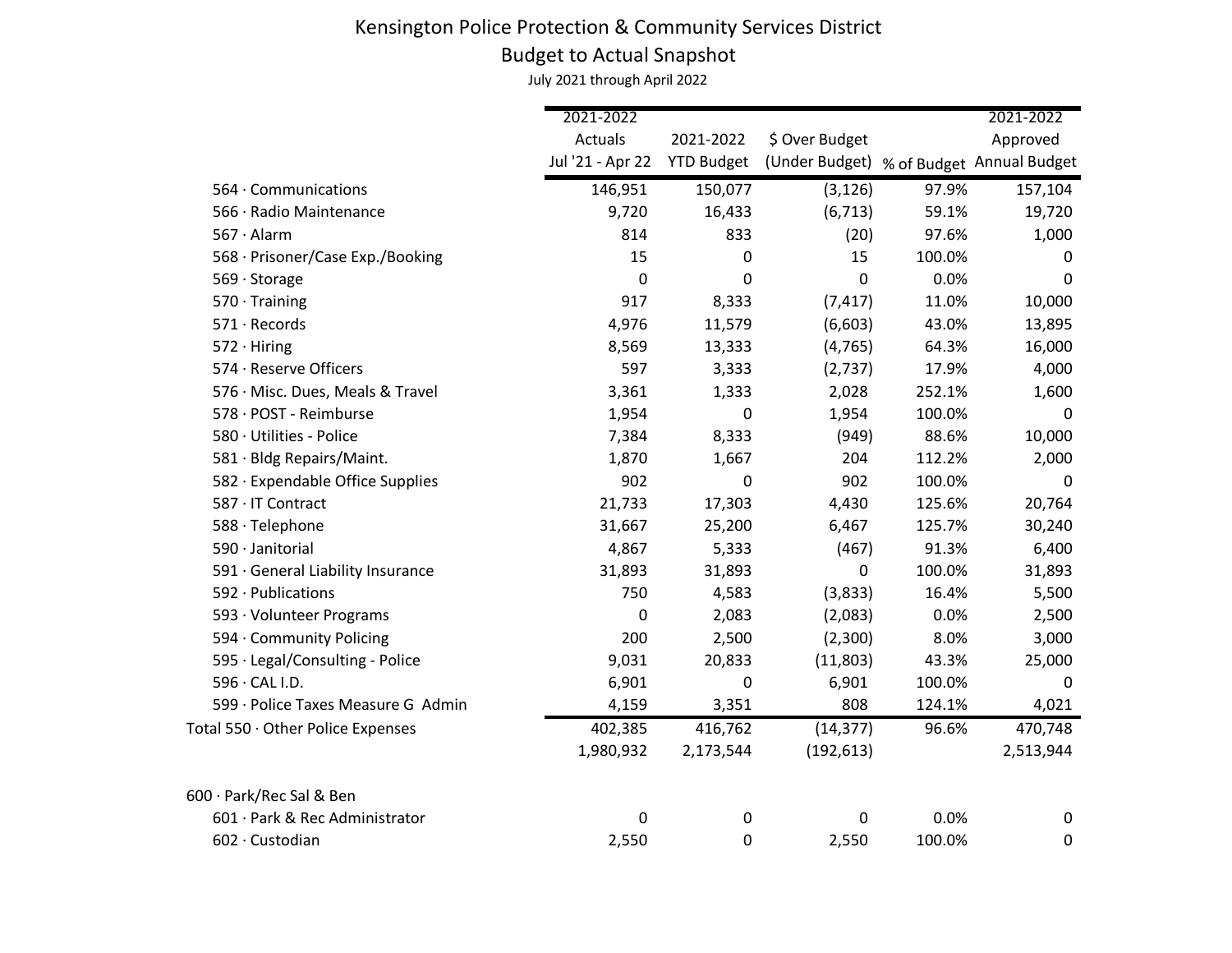# Budget to Actual Snapshot

|                                         | 2021-2022        |                   |                                          |        | 2021-2022   |
|-----------------------------------------|------------------|-------------------|------------------------------------------|--------|-------------|
|                                         | Actuals          | 2021-2022         | \$ Over Budget                           |        | Approved    |
|                                         | Jul '21 - Apr 22 | <b>YTD Budget</b> | (Under Budget) % of Budget Annual Budget |        |             |
| 623 · Social Security/Medicare - Dist   | 0                | $\pmb{0}$         | 0                                        | 0.0%   | $\mathbf 0$ |
| Total 600 · Park/Rec Sal & Ben          | 2,550            | $\mathbf 0$       | 2,550                                    | 100.0% | $\mathbf 0$ |
| 635 · Park/Recreation Expenses          |                  |                   |                                          |        |             |
| 640 · Community Center Expenses         |                  |                   |                                          |        |             |
| 641 · General Maintenance               | 2,500            | 5,050             | (2, 550)                                 | 49.5%  | 6,060       |
| 642 · Utilities-Community Center        | 14,620           | 7,051             | 7,570                                    | 207.4% | 8,461       |
| 643 · Janitorial Supplies               | 350              | 363               | (13)                                     | 96.6%  | 435         |
| 644 · Landscaping                       | 11,575           | 6,675             | 4,900                                    | 173.4% | 8,010       |
| 645 · General Liab./Workers Comp        | 8,253            | 7,973             | 280                                      | 103.5% | 7,973       |
| 646 · Community Center Repairs          | 5,083            | 1,250             | 3,833                                    | 406.6% | 1,500       |
| $647 \cdot$ Rental                      | 0                | 417               | (417)                                    | 0.0%   | 500         |
| 648 · Community Center Equip Maint      | 0                | 833               | (833)                                    | 0.0%   | 1,000       |
| 649 · Interest Expense                  | 0                | 0                 | 0                                        | 0.0%   | 0           |
| 640 · Community Center Expenses - Other | 0                | 28,100            | (28, 100)                                | 0.0%   | 33,720      |
| Total 640 · Community Center Expenses   | 42,381           | 57,711            | (15, 330)                                | 73.4%  | 67,659      |
| $650 \cdot$ Park                        |                  |                   |                                          |        |             |
| 651 · General Maintenance               | 28,141           | 26,333            | 1,808                                    | 106.9% | 31,600      |
| $652 \cdot$ Repairs                     | 10,871           | 11,447            | (576)                                    | 95.0%  | 13,736      |
| 653 · Landscaping                       | 50,400           | 15,575            | 34,825                                   | 323.6% | 18,690      |
| 654 · Janitorial Supplies               | 0                | 417               | (417)                                    | 0.0%   | 500         |
| $655 \cdot$ Rental                      | 0                | 0                 | 0                                        | 0.0%   | 0           |
| $656 \cdot$ Utilities                   | 1,930            | 10,910            | (8,980)                                  | 17.7%  | 13,092      |
| 657 · General Liab/Workers Comp         | 7,973            | 7,973             | 0                                        | 100.0% | 7,973       |
| 658 · Levy Administration               | 5,767            | 4,667             | 1,101                                    | 123.6% | 5,600       |
| $659 \cdot$ Misc                        | 3                | 78,335            | (78, 332)                                | 0.0%   | 94,002      |
| Total 650 · Park                        | 105,084          | 155,656           | (50, 572)                                | 67.5%  | 185,193     |
| 660 · Annex Expenses                    |                  |                   |                                          |        |             |
| 678 · Misc Park/Rec Expense             | 3,040            | 4,167             | (1, 127)                                 | 73.0%  | 5,000       |
| Total 635 · Park/Recreation Expenses    | 153,055          | 217,534           | (64, 479)                                | 70.4%  | 257,852     |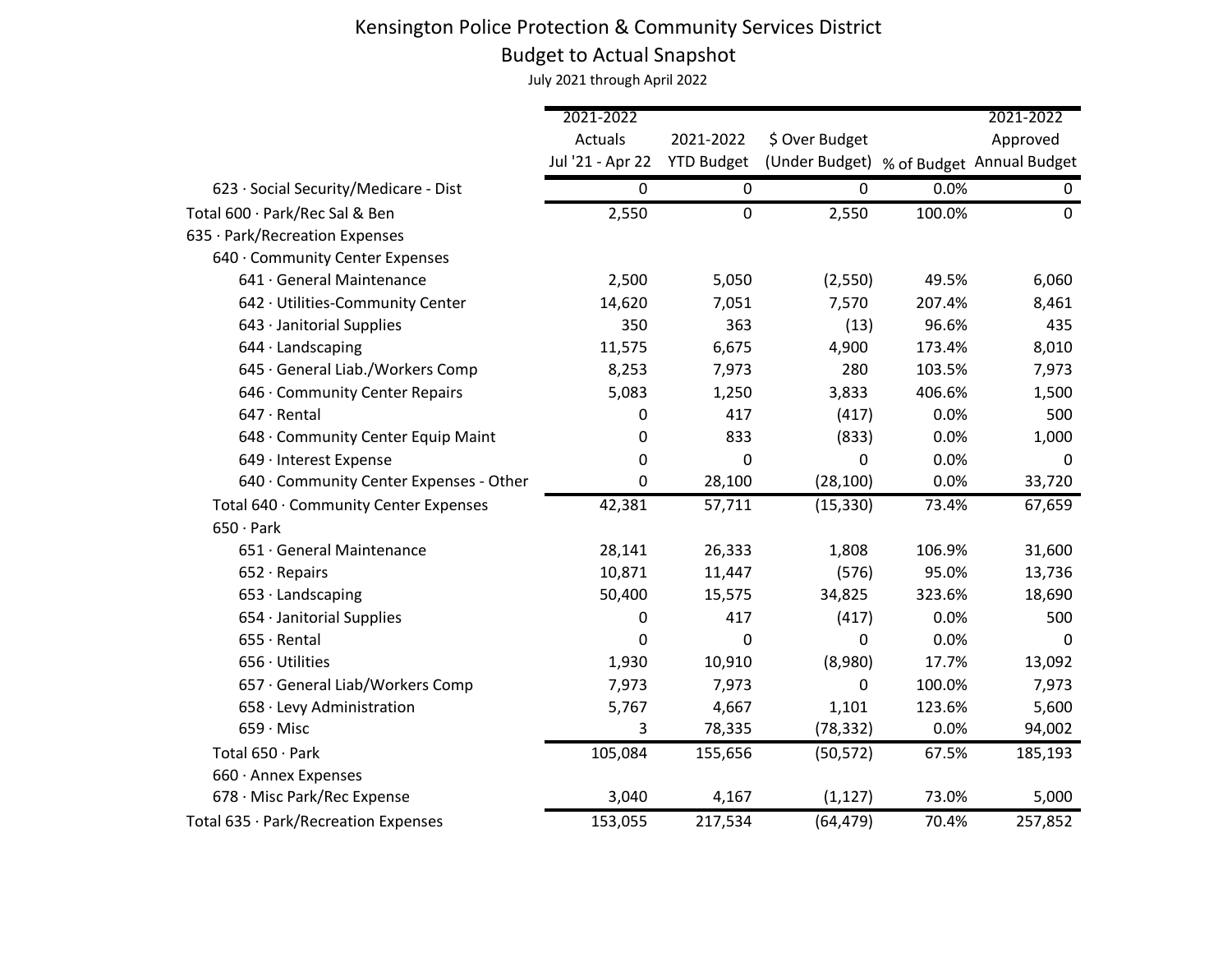# Budget to Actual Snapshot

|                                       | 2021-2022        |                  |                                                     |          | 2021-2022 |
|---------------------------------------|------------------|------------------|-----------------------------------------------------|----------|-----------|
|                                       | Actuals          | 2021-2022        | \$ Over Budget                                      |          | Approved  |
|                                       | Jul '21 - Apr 22 |                  | YTD Budget (Under Budget) % of Budget Annual Budget |          |           |
| 800 · District Expenses               |                  |                  |                                                     |          |           |
| 807 · Salaries                        | 232,748          | 320,417          | (87, 669)                                           | 72.6%    | 384,500   |
| 808 · Payroll Taxes                   | 18,959           | 24,512           | (5, 553)                                            | 77.3%    | 29,414    |
| 809 · Benefits                        | 0                | 23,370           | (23, 370)                                           | 0.0%     | 28,044    |
| 810 · IT Contract                     | 20,379           | 13,625           | 6,754                                               | 149.6%   | 16,350    |
| 815 · Admin Communications            | 2,940            | 4,428            | (1, 488)                                            | 66.4%    | 5,314     |
| 816 Office Supplies                   | 1,154            | 1,146            | 8                                                   | 100.7%   | 1,375     |
| 817 · Postage                         | 479              | 850              | (371)                                               | 56.3%    | 1,020     |
| 818 · Mileage                         | 226              | 667              | (441)                                               | 33.9%    | 800       |
| 819 · Dues/Subscriptions              | 7,732            | 6,044            | 1,688                                               | 127.9%   | 7,253     |
| 820 · Copier Contract                 | 4,340            | 3,975            | 366                                                 | 109.2%   | 4,769     |
| 825 · Board Continuing Ed/Conferences | (2,799)          | 5,293            | (8,091)                                             | $-52.9%$ | 6,351     |
| 826 · Board Meetings                  | 0                | 0                | 0                                                   | 0.0%     | 0         |
| 830 · Legal (District/Personnel)      | 35,091           | 50,687           | (15, 596)                                           | 69.2%    | 60,824    |
| 835 · Consulting                      | 18,177           | 17,500           | 677                                                 | 103.9%   | 21,000    |
| 840 · Accounting                      | 76,840           | 22,208           | 54,632                                              | 346.0%   | 26,650    |
| 850 · Insurance                       | 31,893           | 31,893           | 0                                                   | 100.0%   | 31,893    |
| 851 · Workers Comp                    | 72               | 8,769            | (8,697)                                             | 0.8%     | 8,769     |
| 860 · Election                        | 0                | 0                | $\pmb{0}$                                           | 0.0%     | 0         |
| 861 · LAFCO                           | 1,661            | 1,667            | (6)                                                 | 99.6%    | 2,000     |
| 865 · Police Bldg. Lease              | 33,553           | 30,503           | 3,050                                               | 110.0%   | 36,603    |
| 870 · County Expenditures             | 22,360           | 20,667           | 1,693                                               | 108.2%   | 24,800    |
| 890 · Waste/Recycle                   | 0                | 0                | 0                                                   | 0.0%     | 0         |
| 891 · COVID                           | 1,243            | 6,467            | (5, 224)                                            | 19.2%    | 7,760     |
| 898 · Misc. Expenses                  | (2, 364)         | 4,167            | (6, 531)                                            | $-56.7%$ | 5,000     |
| 800 · District Expenses - Other       | (144)            |                  |                                                     |          |           |
| Total 800 · District Expenses         | 504,540          | 598,851          | (94, 312)                                           | 84.3%    | 710,489   |
| 950 · Capital Outlay                  |                  |                  |                                                     |          |           |
| 965 · Personal Police Equipment-Asset | 0                | $\boldsymbol{0}$ | 0                                                   | 0.0%     | 0         |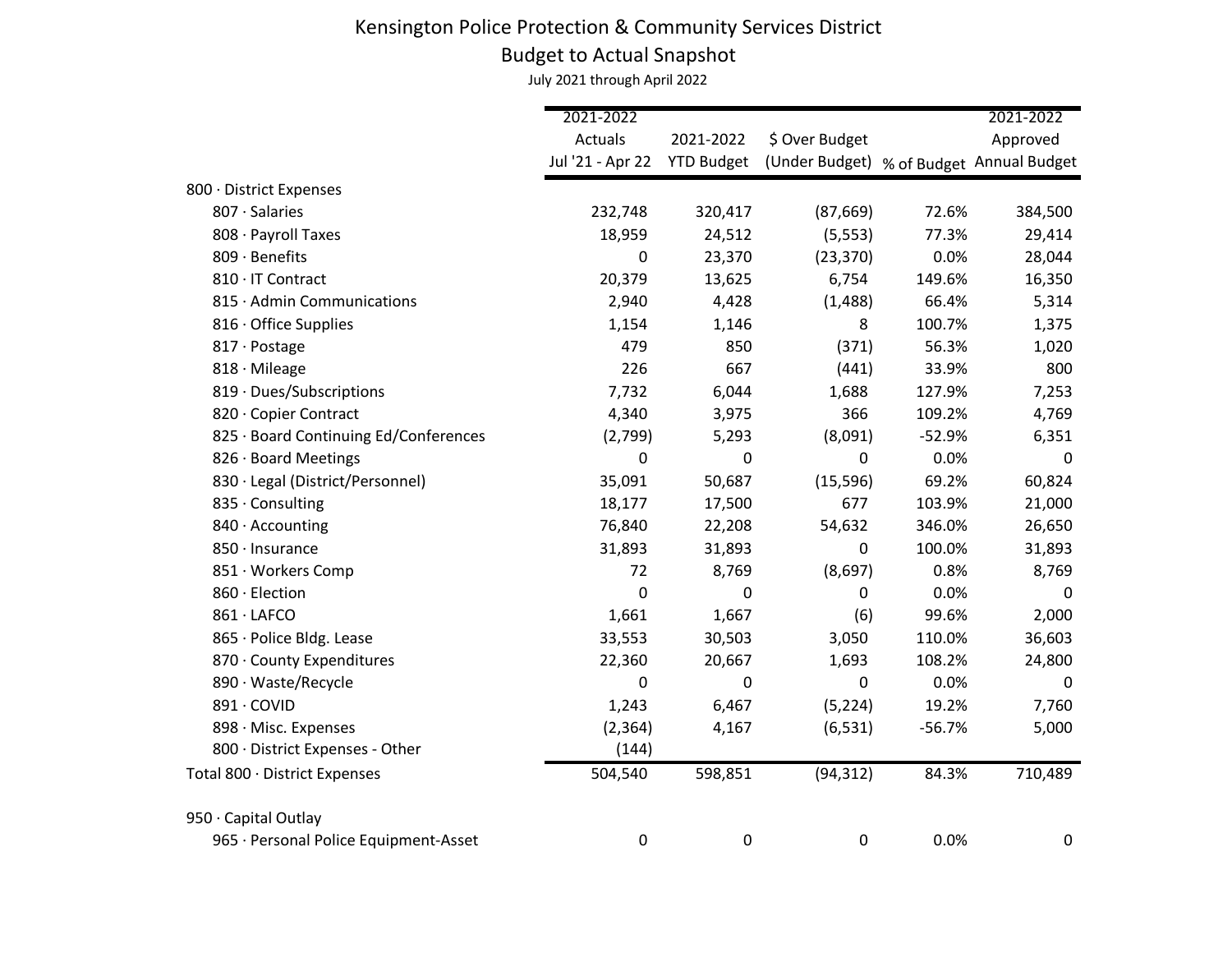#### Budget to Actual Snapshot

|                                       | 2021-2022        |                   |                                          |        | 2021-2022 |
|---------------------------------------|------------------|-------------------|------------------------------------------|--------|-----------|
|                                       | Actuals          | 2021-2022         | \$ Over Budget                           |        | Approved  |
|                                       | Jul '21 - Apr 22 | <b>YTD Budget</b> | (Under Budget) % of Budget Annual Budget |        |           |
| 966 · Police Traffic Equipment        | 0                | 0                 | 0                                        | 0.0%   | 0         |
| 968 · Office Furn/Eq                  | 462              | 0                 | 462                                      | 100.0% | 0         |
| 969 · Computer Equipment              | 0                | 5,833             | (5,833)                                  | 0.0%   | 7,000     |
| $971 \cdot$ Park Land                 | 0                | 0                 | 0                                        | 0.0%   | 0         |
| 972 · Park Buildings Improvement      | 0                | 0                 | 0                                        | 0.0%   | 0         |
| 974 · Other Park Improvements         | 0                | 185,369           | (185, 369)                               | 0.0%   | 222,442   |
| 975 · Community Center Loan Repayment | 0                | 30,617            | (30, 617)                                | 0.0%   | 30,617    |
| 982 · Police Building Cap Projects    | 38,606           | 20,833            | 17,773                                   | 185.3% | 25,000    |
| 985 · Comm. Ctr Renovation (Cap Fund) | 0                | 0                 | 0                                        | 0.0%   | 0         |
| Total 950 · Capital Outlay            | 39,068           | 242,652           | (203, 584)                               | 16.1%  | 285,059   |
|                                       |                  |                   |                                          |        |           |
| <b>Total Revenue</b>                  | 3,801,008        | 3,911,401         | (110,393) -                              |        | 4,014,893 |
| <b>Total Expense</b>                  | 2,680,145        | 3,232,582         | (552,437) -                              |        | 3,767,345 |
| Net Revenue                           | 1,120,863        | 678,819           | 442,044 -                                |        | 247,548   |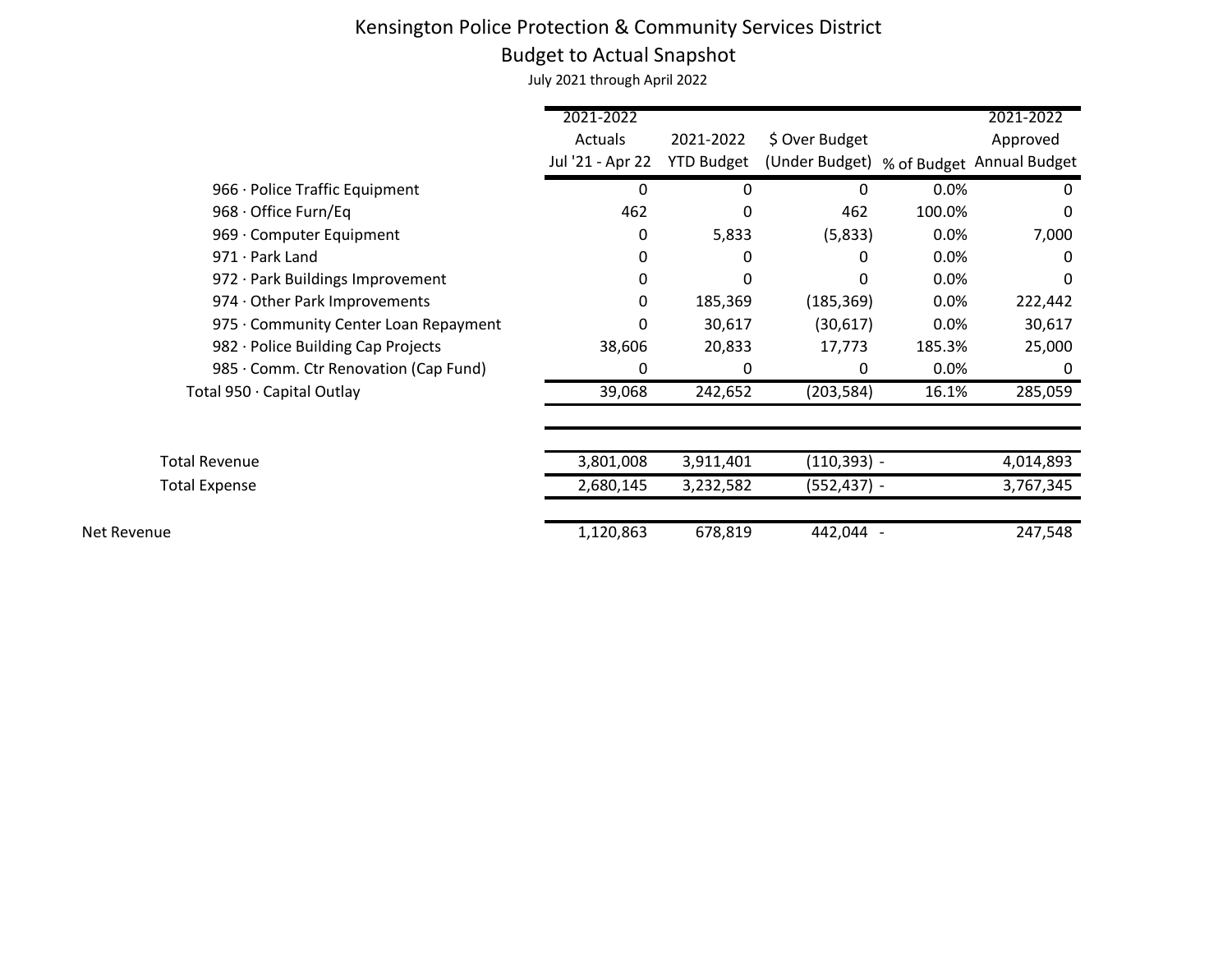#### Revenue & Expense Report - Detailed

|                                         | Jul '21 - Apr 22 |
|-----------------------------------------|------------------|
|                                         |                  |
| Revenue                                 |                  |
| 400 · Police Activities Revenue         |                  |
| $401 \cdot$ Levy Tax                    | 2,097,146        |
| 402 · Special Tax-Police                | 685,470          |
| 404 · Measure G Supplemental Tax Rev    | 620,988          |
| 410 · Police Fees/Service Charges       | 1,955            |
| 414 · POST Reimbursement                | 636              |
| 415 Grants-Police                       | 150,210          |
| 418 · Misc Police Revenue               | 2,702            |
| Total 400 · Police Activities Revenue   | 3,559,107        |
| 405 · Restricted Lost/Found/Misc        | 158,358          |
| 420 · Park/Rec Activities Revenue       |                  |
| 423 · Misc Tax-Park/Rec                 | 15               |
| 427 · Community Center Revenue          | 13,538           |
| 438 · Tennis Court Revenue              | 821              |
| Total 420 · Park/Rec Activities Revenue | 172,732          |
| 440 · District Activities Revenue       |                  |
| 448a · Franchise Fees Gross             | 79,832           |
| 448b · less Franchise Fees Paid Out     | (17, 222)        |
| 449 · District Revenue                  | 2                |
| 458 · Misc District Revenue             | 6,557            |
| Total 440 · District Activities Revenue | 69,168           |
| <b>Total Revenue</b>                    | 3,959,366        |
|                                         |                  |
| Expense                                 |                  |
| 500 · Police Sal & Ben                  |                  |
|                                         |                  |
| 502 · Salary - Officers                 | 728,475          |
| 506 · Overtime                          | 144,877          |
| 508 · Salary - Non-Sworn                | 22,766           |
| 509 · Hiring Bonus                      | 14,000           |
| 516 · Uniform Allowance                 | 6,573            |
| 521-A · Medical/Vision/Dental-Active    | 97,124           |
| 521-R · Medical/Vision/Dental-Retired   | 151,578          |
| 522 · Insurance - Police                | 5,220            |
| 523 · SocialSecurity/Medicare-Police    | 13,082           |
| 524 · Social Security - District        | 8,714            |
| 527 · PERS - District Portion           | 140,330          |
| 529 · Pension Obln Bond Payment         | 214,200          |
| 530 · Workers Comp                      | 31,607           |
| Total 500 · Police Sal & Ben            | 1,578,546        |
| 550 · Other Police Expenses             |                  |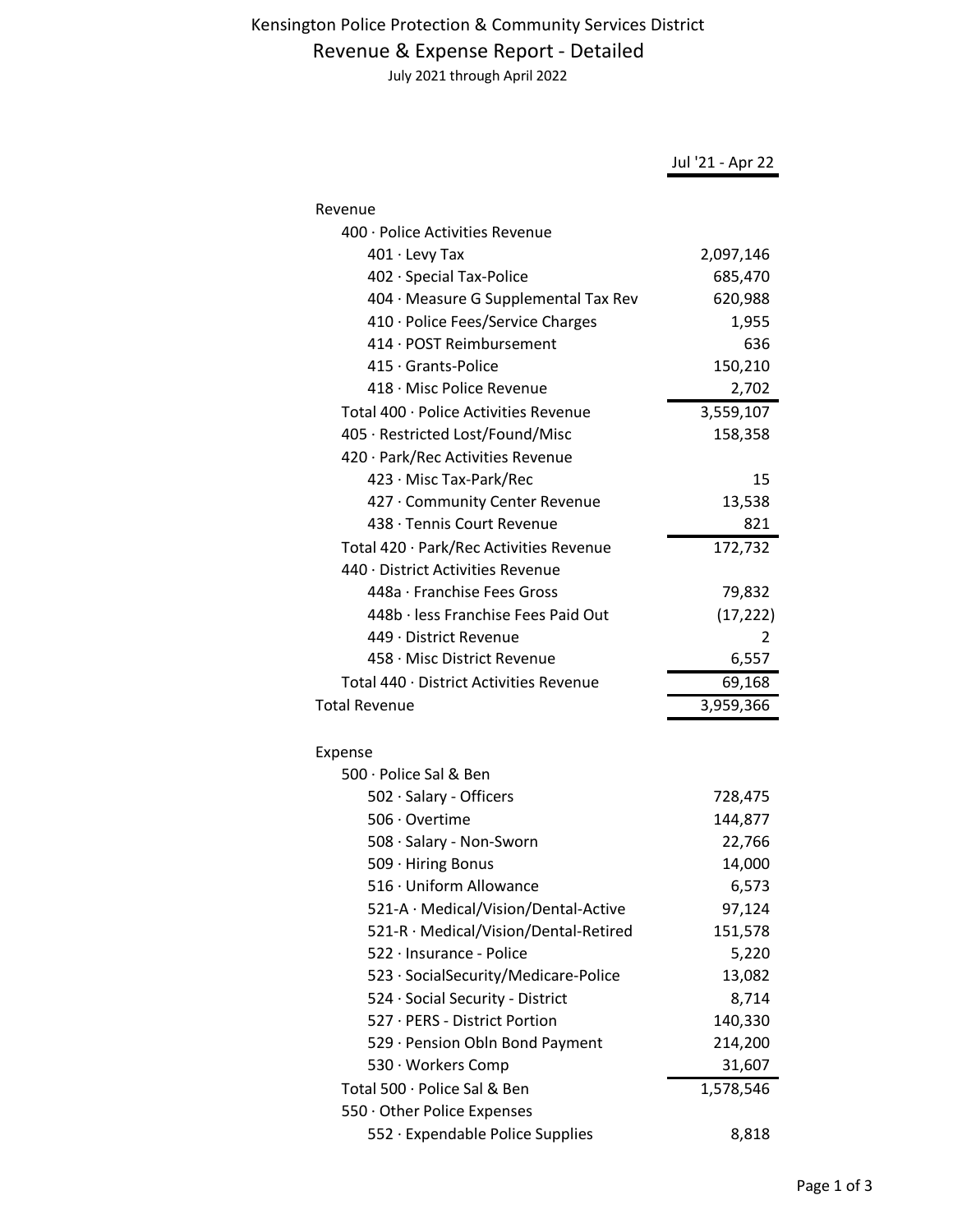#### Revenue & Expense Report - Detailed

| July 2021 through April 2022          |                  |
|---------------------------------------|------------------|
|                                       | Jul '21 - Apr 22 |
| 553 · Range/Ammunition Supplies       | 14,059           |
| 554 · Traffic Safety                  | 1,926            |
| 560 Crossing Guard                    | 13,444           |
| 561 · Vehicle Fuel                    | 15,903           |
| 562 · Vehicle Operation               | 15,909           |
| 563 · Vehicle Lease                   | 33,095           |
| $564 \cdot$ Communications            | 146,951          |
| 566 · Radio Maintenance               | 9,720            |
| $567 \cdot$ Alarm                     | 814              |
| 568 · Prisoner/Case Exp./Booking      | 15               |
| $570 \cdot$ Training                  | 917              |
| $571 \cdot$ Records                   | 4,976            |
| $572 \cdot$ Hiring                    | 8,569            |
| 574 · Reserve Officers                | 597              |
| 576 · Misc. Dues, Meals & Travel      | 3,361            |
| 578 · POST - Reimburse                | 1,954            |
| 580 · Utilities - Police              | 7,384            |
| 581 · Bldg Repairs/Maint.             | 1,870            |
| 582 · Expendable Office Supplies      | 902              |
| 587 · IT Contract                     | 21,733           |
| 588 · Telephone                       | 31,667           |
| 590 · Janitorial                      | 4,867            |
| 591 · General Liability Insurance     | 31,893           |
| 592 · Publications                    | 750              |
| 594 Community Policing                | 200              |
| 595 · Legal/Consulting - Police       | 9,031            |
| 596 · CAL I.D.                        | 6,901            |
| 599 · Police Taxes Measure G Admin    | 4,159            |
| Total 550 · Other Police Expenses     | 402,385          |
| 600 · Park/Rec Sal & Ben              |                  |
| 602 · Custodian                       | 2,550            |
| Total 600 · Park/Rec Sal & Ben        | 2,550            |
| 635 · Park/Recreation Expenses        |                  |
| 640 · Community Center Expenses       |                  |
| 641 · General Maintenance             | 2,500            |
| 642 · Utilities-Community Center      | 14,620           |
| 643 · Janitorial Supplies             | 350              |
| 644 · Landscaping                     | 11,575           |
| 645 · General Liab./Workers Comp      | 8,253            |
| 646 · Community Center Repairs        | 5,083            |
| Total 640 · Community Center Expenses | 42,381           |
| $650 \cdot$ Park                      |                  |
| 651 · General Maintenance             | 28,141           |
| $652 \cdot$ Repairs                   | 10,871           |
| $653 \cdot$ Landscaping               | 50,400           |
| 656 · Utilities                       | 1,930            |
|                                       |                  |